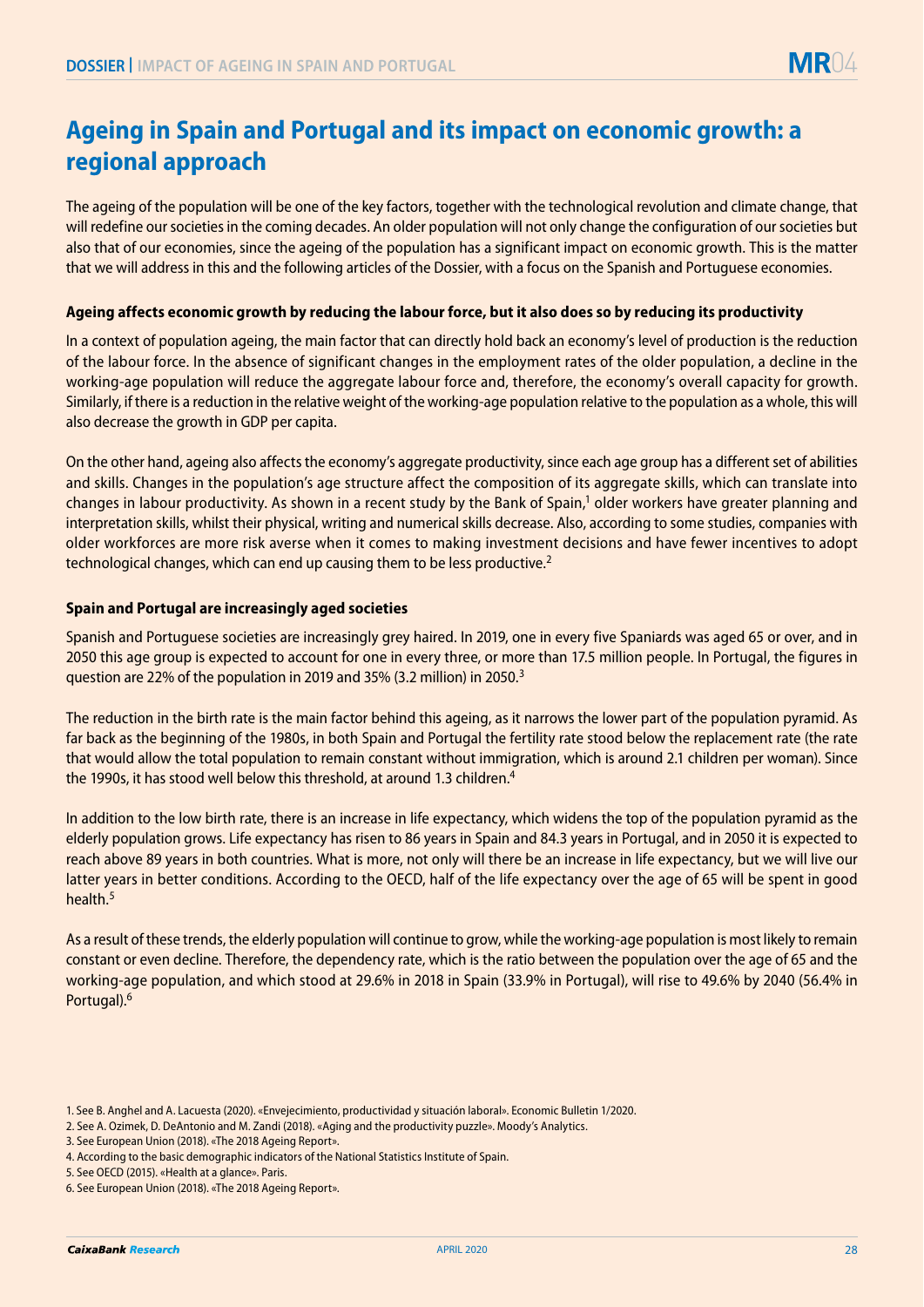### **The depopulated regions of Spain and Portugal are ageing faster than the rest**

The ageing of the population has a particularly marked effect in the regions of the so-called «empty» Spain and «deserted» Portugal, as the areas that have suffered from significant depopulation in recent years are popularly known.

The main reason for this is that, for several decades now, a significant portion of the population, mostly of working age, has been emigrating from these areas towards the country's main urban centres (in Spain, located in coastal areas and in Madrid), creating a key demographic imbalance between regions. Starting from the 2000s, however, foreign immigration offset part of this imbalance, and today almost all autonomous community regions are net receivers of immigrants to a greater or lesser degree.<sup>7</sup> However, this immigration has not been able to fully compensate for the loss of population that the regions of the so-called empty Spain and deserted Portugal continue to suffer. An inevitable consequence of this is that, at present, only four autonomous communities (Madrid, Murcia, the Balearic Islands, and Ceuta and Melilla) have a positive natural growth rate (i.e. the difference between the total number of births and deaths), and in some regions such as Galicia and Castile and León it is particularly negative. In contrast, in the early 1980s, in all autonomous communities there were more births than deaths.

Moreover, within any given region, depopulation affects rural areas in particular, and it is precisely in the regions of the so-called empty Spain and deserted Portugal that we find many such areas. As such, population ageing in the rural parts of these regions is even higher than it is in urban areas, posing a huge social challenge.<sup>8</sup>

These regional differences in the ageing of the population can be seen more clearly when we look at the ratio of the population aged 60 or over compared to the adult population as a whole (aged 20 or over). Indeed, this is the key variable we will use to analyse the impact of ageing on economic activity in the following articles. This ratio increased in Spain from 23.6% in 1981 to 30.9% in 2017, and in Portugal it went from 27% in 1991 to 35% in 2017. This increase was especially pronounced in the depopulated regions of Spain and Portugal (see first chart). In 2017, regions such as the Basque Country, Asturias, Galicia, and Castile and León (and the Alentejo and Central regions of Portugal) registered ratios above 35%, while in the Canary Islands, the Balearic Islands and Murcia in Spain (and in the Azores and Madeira in Portugal) the ratio stood at around 26% (for more detail, see the full results in the table).



# *Ratio of the population aged 60 or over compared to the adult population as a whole (aged 20 or over)* **1981\* 2017**



*Note: \* 1991 for Portugal.*

*Source: CaixaBank Research, based on data from Reg Data Dem (Spain) and Eurostat (Portugal).* 

#### 7. With the exception of Extremadura, and Ceuta and Melilla.

8. For more details, see Delgado *et al.* (2017), «Envejecimiento y desequilibrios poblacionales en las regiones españolas con desafíos demográficos», Ería, 1, in which they describe the demographic challenges within the eight autonomous community regions in the Forum of Spanish Regions with Demographic Challenges (Foro de Regiones Españolas con Desafíos Demográficos, FREDD): Aragon, Asturias, Cantabria, Castile and León, Castilla-La Mancha, Extremadura, Galicia and La Rioja.